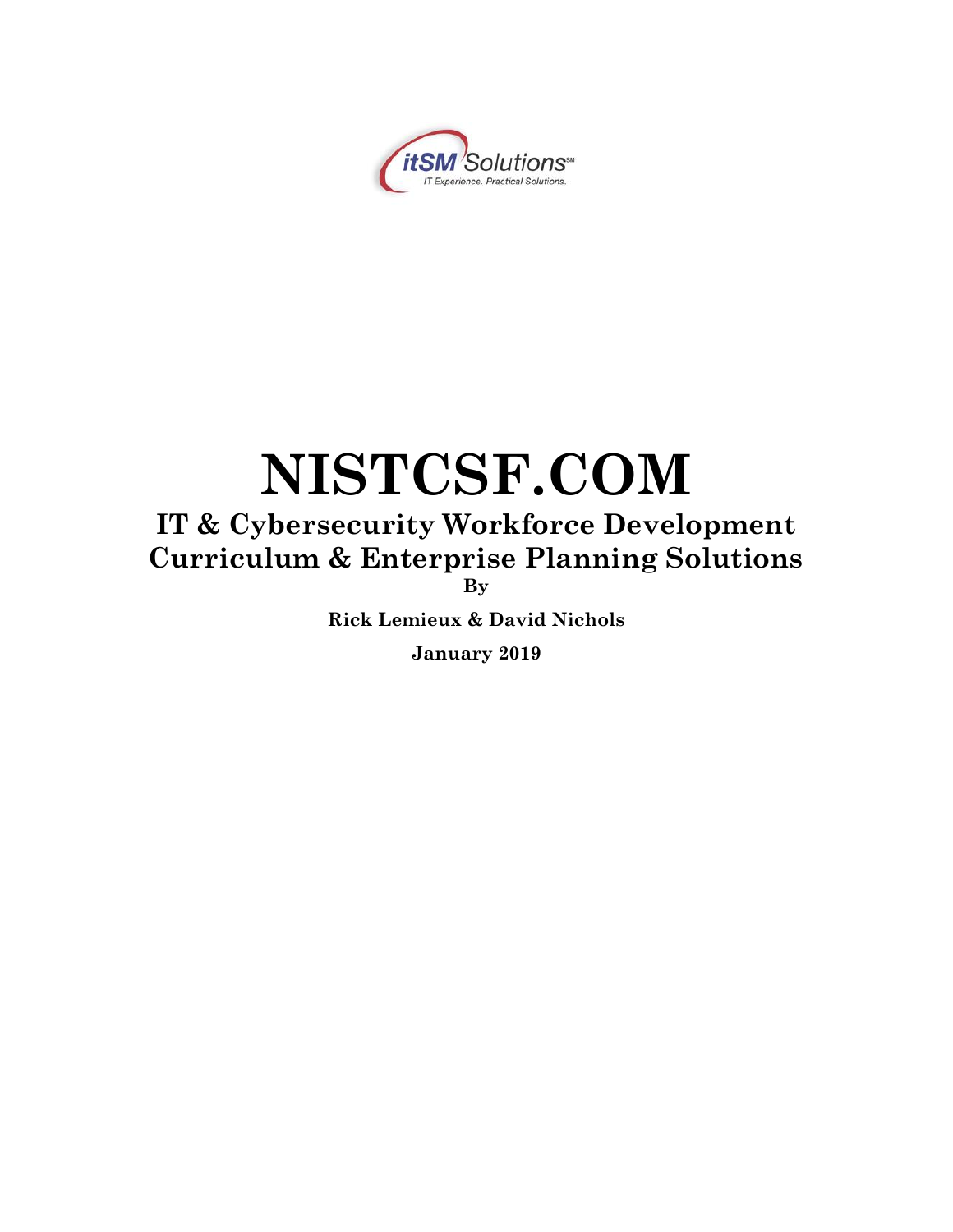#### **Planning Solutions**

## *Copyright and Trademark Notice*

Copyright  $\odot$  2018 it SM Publishing. it SM Solutions  $\odot$  is a Registered Trademark of it SM Solutions LLC. ITIL ® is a Registered Trademark, and a Registered Community Trademark of the Axelos, and is registered in the U.S. Patent and Trademark Office and is used here by itSM Solutions LLC under license from and with the permission of Axelos (Trademark License No. 0002). Other product names mentioned in this guide may be trademarks or registered trademarks of their respective companies.

## *Notice of Rights / Restricted Rights Legend*

All rights reserved. No title or ownership of this document, any portion thereof, or its contents is transferred. No part of this document may be reproduced, stored in a retrieval system, or transmitted in any form or by any means, electronic, mechanical, photocopying, recording, or otherwise without the prior written permission of itSM Solutions LLC. Reproduction prohibitions do not apply to this document when reproduced for noncommercial use, or to excerpts or quotes for use in reviews or attributed quotes in other works of any type as allowed for in copyright law. For additional information, please contact:

itSM Solutions LLC 742 Mink Ave #135 Murrells Inlet South Carolina, 29576 401-480-5872 Web http://www.itsmsolutions.com

### *Notice of Liability*

This guide is distributed "As Is," without warranty of any kind, either express or implied, respecting the content of this guide, including but not limited to implied warranties for the guide's quality, performance, merchantability, or fitness for any particular purpose. Neither the authors, nor itSM Solutions LLC, its dealers or distributors shall be liable with respect to any liability, loss or damage caused or alleged to have been caused directly or indirectly by the contents of this whitepaper.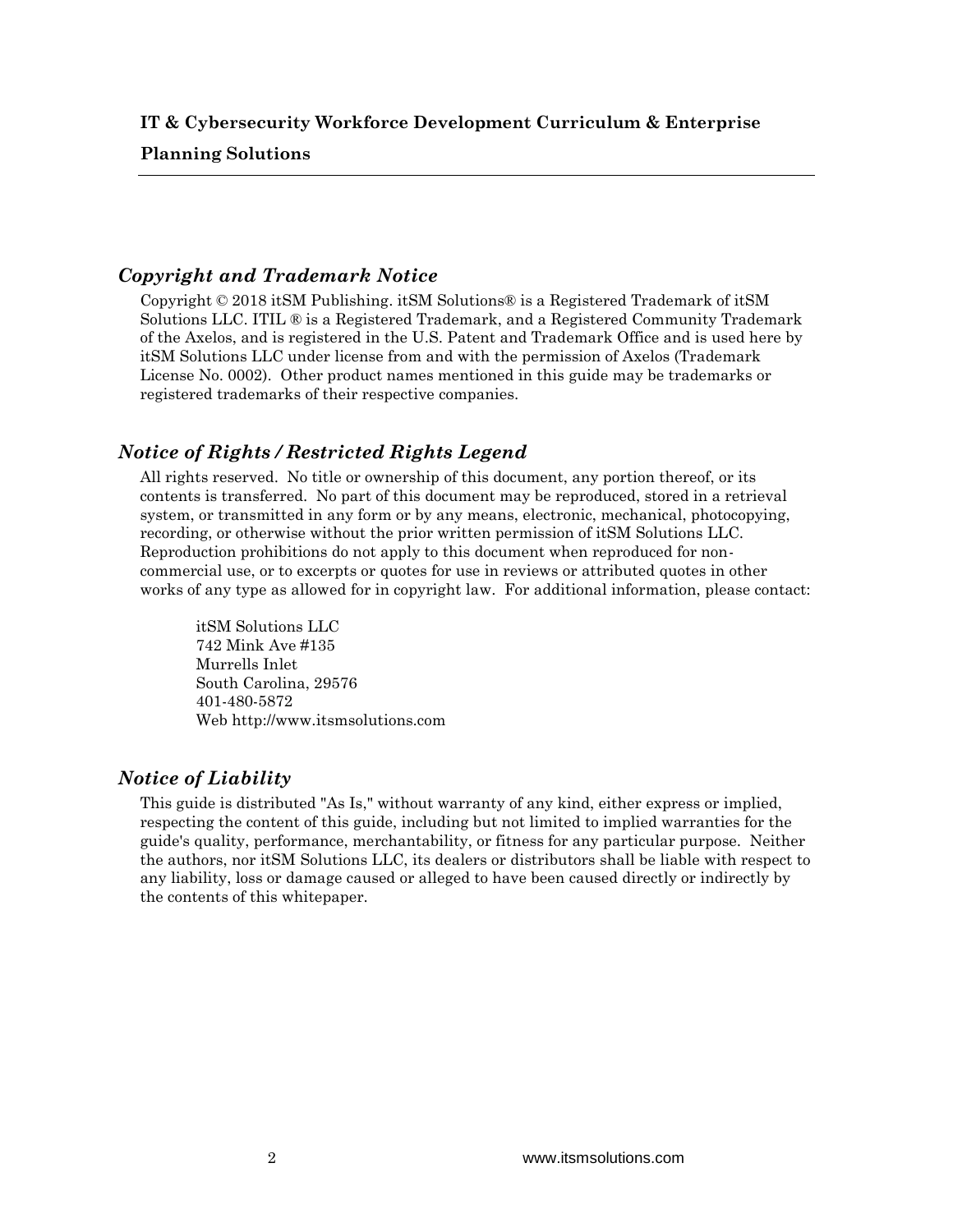# *IT & NIST Cybersecurity Workforce Development Curriculum & Enterprise Planning Solutions*

Today, due to the ever-changing threat landscape created by Mobile Computing, Cloud, the Internet of Things (IoT) and a very sophisticated network of threat actors (i.e., the bad guys) enterprises need to build a workforce capable of engineering, maintaining and improving the best practice frameworks and methodologies required to identify, protect, detect, respond and recover from cyber-attacks.

itSM Solutions NISTCSF.COM is a global consortium of academic, government and industry thought leaders working together to create IT and Cybersecurity curriculum that teaches the knowledge, skills and abilities to operationalize the frameworks and methodologies created by the **National Institute for Standards & Technologies (NIST), National Initiative for Cybersecurity Education (NICE) and other internationally recognized institutes and organizations.**

**NISTCSF.COM UMass Lowell NIST Cybersecurity Framework NCSF-CFM certification training programs were recently featured in the [National CyberWatch Center 2018 Innovations in Cybersecurity](https://nationalcyberwatchcenter.wildapricot.org/resources/Public%20Resourses/Innovations%20in%20Cybersecurity%20Education/NCC%20-%202018%20Innovations%20in%20Cybersecurity%20Education_WEB.pdf)  [Education magazine.](https://nationalcyberwatchcenter.wildapricot.org/resources/Public%20Resourses/Innovations%20in%20Cybersecurity%20Education/NCC%20-%202018%20Innovations%20in%20Cybersecurity%20Education_WEB.pdf)**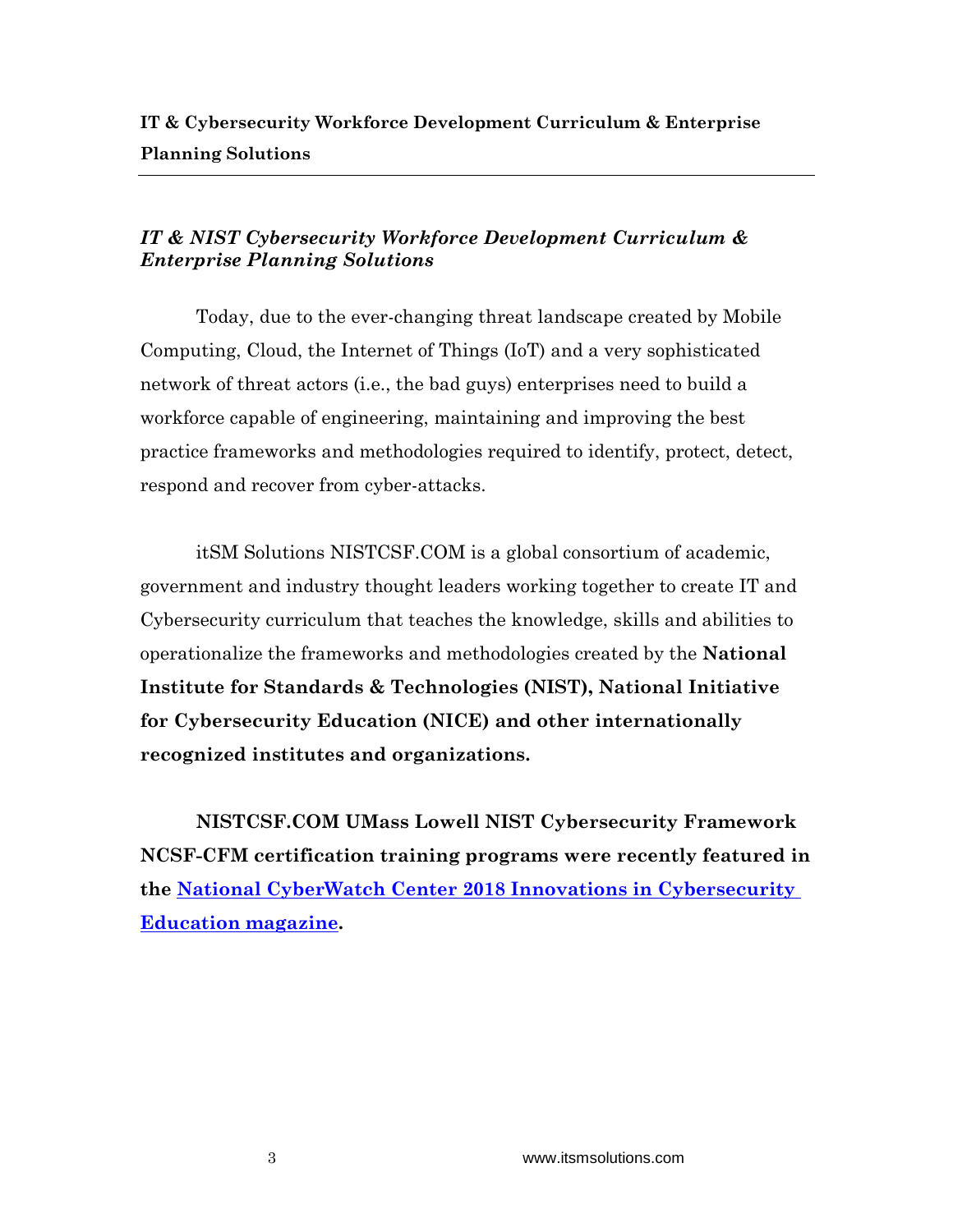The consortium's focus is to create licensable assessment, curriculum and train-trainer-services that will provide an affordable and scalable way for other academic and commercial institutions to offer these programs as part of their IT & Cybersecurity workforce development program.

## *IT & NIST Cybersecurity Frameworks & Methodologies*

NISTCSF.COM Best Practice Frameworks and Methodologies curriculum areas include.

**NIST Cyber Security Framework** provides guidance and training's on how enterprises can proactively manage and improve its Cybersecurity risk by operationalizing the controls (Center for Internet Security) and management systems (ISO 27001, NIST 800-53 etc.) outlined in the framework.

**NICE Cybersecurity Workforce Framework** provides guidance and training's on how enterprises can proactively manage and improve its IT and Cybersecurity workforce by following the guidance outlined in the framework.

**RESILIA™ Cyber Resilience Framework** provides guidance and training's on how digital enterprises can proactively manage and improve a cyber service portfolio in terms of business resiliency and recovery.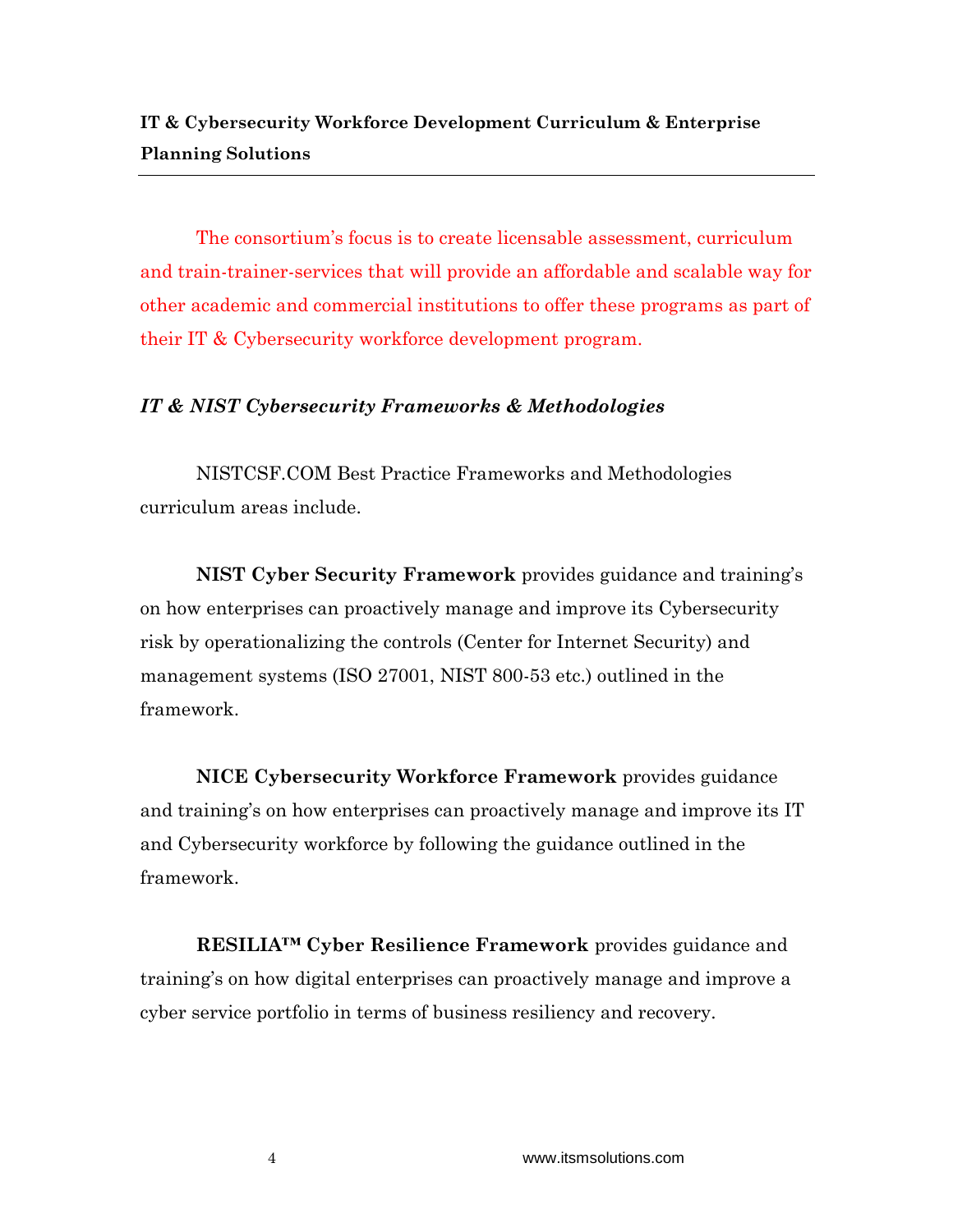**ITIL® Service Management Framework** provides guidance and training's on how digital enterprises can proactively manage and improve a cyber service portfolio in terms of agility, development, operations, cost, quality and compliance.

**COBIT Governance Framework** provides guidance and training's on how digital enterprises can proactively manage and improve a cyber service portfolio in terms of risk policies and controls.

**ISO/IEC 20000 Service Management Framework** provides guidance and training's for service provider to plan, establish, implement, operate, monitor, review, maintain and improve a Service Management System (SMS). The requirements include the design, transition, delivery and improvement of services to fulfill agreed service requirements.

**Digital Enterprise Readiness Framework** provides guidance and training's on how digital enterprises can manage and improve a cyber business in terms of operational sustainability, organizational agility, strategic agility, and operating within a disruptive culture.

**Cloud Security Alliance Framework** provides guidance on how digital enterprises can adopt the cloud paradigm safely and securely.

**DEVSECOPS Framework** provides guidance and trainings on how to automate the processes between software development and IT teams, in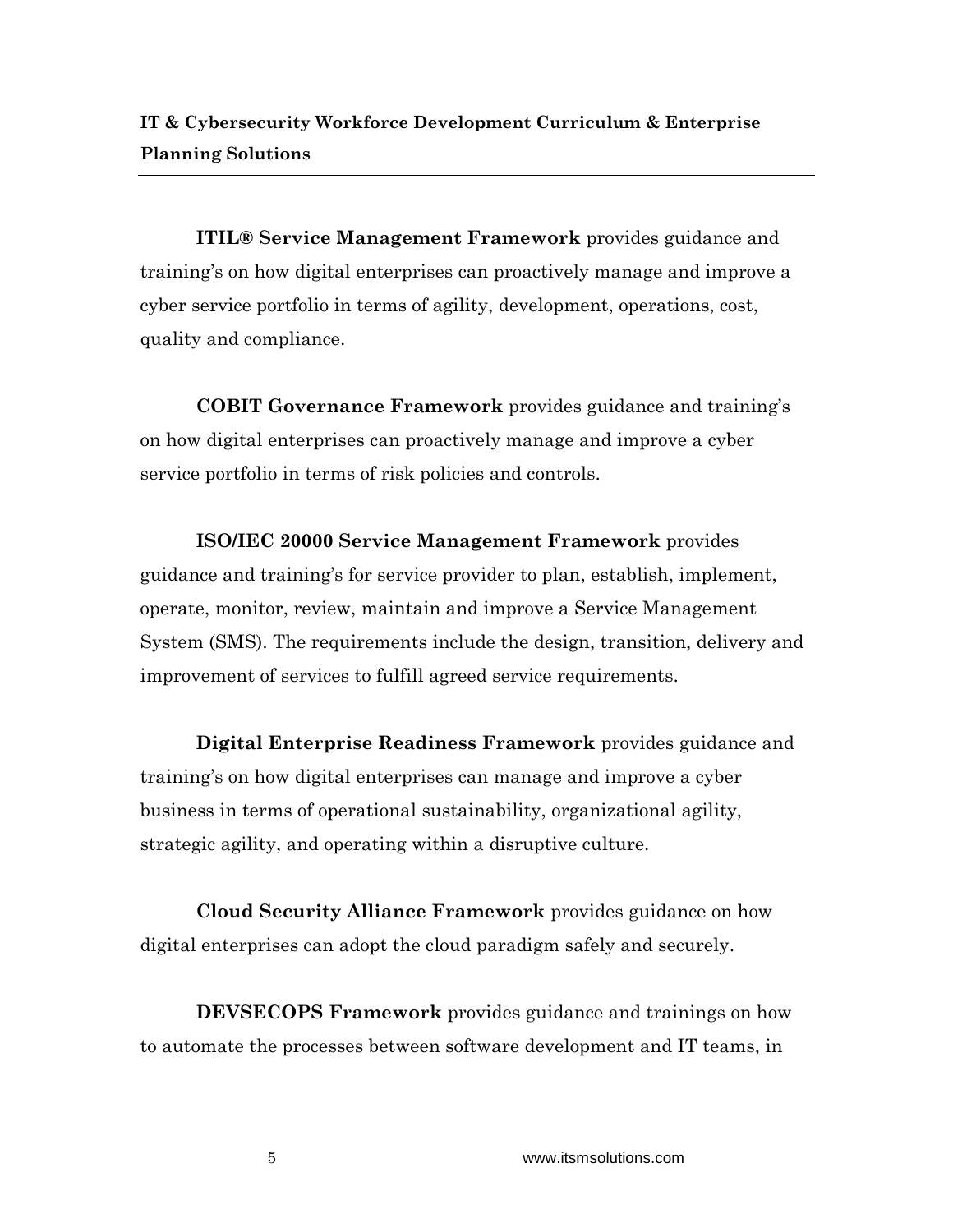order that they can build, test, and release secure software faster and more reliably.

**FAIR Value at Risk (VaR) Framework** provides guidance and trainings on a best practice approach to measure, manage and report on information risk from the business perspective.

**Software & Application Testing Methodology** provides guidance and training's on how digital enterprises can make software systems and applications safer regardless of their operating environment (web, IoT, Cloud)

## **PMI PMBOK Framework & PRINCE 2® Project Management**

provide guidance and training's on how digital enterprises can improve the success of its cyber service projects by using knowledge and techniques that result in desired business outcomes.

# *Training Curriculum Catalog*

itSM Solutions NISTCSF.COM role-based curriculum solutions enable's enterprises to build a workforce capable of operationalizing, maintaining and improving IT & amp; Cybersecurity best practice frameworks, methodologies and technologies across an enterprise and its supply chain.

 **[Click here](https://nistcsf.com/nistcsf-com-licensing-partner/)** to learn more about our Curriculum Licensing and Trainthe-Trainer programs. **[Click here](https://nistcsf.com/wp-content/uploads/2019/01/NIST.SP_.800-181-1.pdf)** to read NIST Special Publication 800- 181 – NICE Cybersecurity Workforce Framework.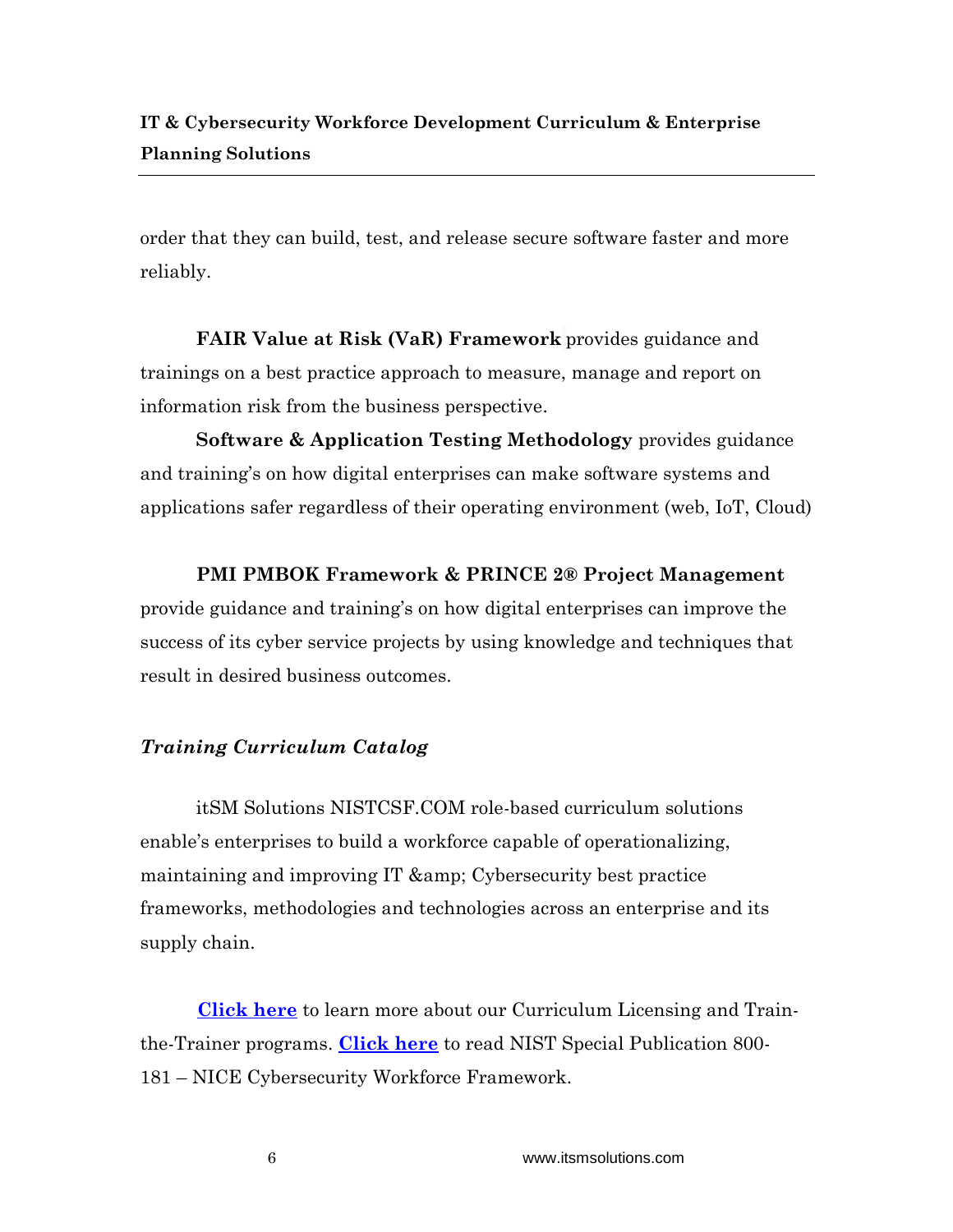**IT & Cybersecurity Workforce Development Curriculum & Enterprise Planning Solutions**

| IT Service, Project, Cybersecurity & Cloud Mgmt. Training |                                 |                             | <b>IT Networking, Programming &amp; INFOSEC Training</b> |                         |                      | <b>Business &amp; Cyber Skills Training</b> |                                          |                                |
|-----------------------------------------------------------|---------------------------------|-----------------------------|----------------------------------------------------------|-------------------------|----------------------|---------------------------------------------|------------------------------------------|--------------------------------|
| <b>IT Service</b><br>Management                           | <b>IT Project</b><br>Management | Cybersecurity<br>Management | <b>IT Cloud</b><br>Management                            | Software<br>Programming | <b>IT Networking</b> | <b>Information Security</b>                 | <b>Microsoft Office</b><br><b>Skills</b> | <b>General Business Skills</b> |
| 27 Courses                                                | <b>17 Courses</b>               | <b>15 Courses</b>           | <b>11 Courses</b>                                        | <b>24 Courses</b>       | <b>45 Courses</b>    | <b>30 Courses</b>                           | <b>68 Courses</b>                        | <b>31 Courses</b>              |
| ITIL V3                                                   | PMI                             | NIST CSF                    | <b>AZURE</b>                                             | $C+$                    | Microsoft            | ISC <sub>2</sub>                            | O365 END USER                            | <b>HR</b>                      |
| ITIL <sub>V4</sub>                                        | PRINCE <sub>2</sub>             | NIST 800-171                | <b>AWS</b>                                               | $C++$                   | Cisco                | <b>ISACA</b>                                | 0365 ADMIN                               | <b>LEGAL</b>                   |
| RESILIA                                                   | AGILE                           | COBIT                       | COMPTIA                                                  | <b>JAVA</b>             | COMPTIA              | COMPTIA                                     | 0365 SHARFPOINT                          | <b>ACCOUNTING</b>              |
| COBIT                                                     | <b>SCRUM</b>                    | 15027001                    | SHARFPOINT                                               | PYTHON                  | VMware               | MILE <sub>2</sub>                           | 0365 WFB APPS                            | <b>CYBERSECURITY</b>           |
| 15020000                                                  |                                 | <b>FAIR VaR</b>             | <b>SOL SERVER</b>                                        | <b>RUBY</b>             |                      | CyberSec First                              | <b>WORD</b>                              | <b>IOT Awareness</b>           |
| <b>DEVOPS</b>                                             |                                 | <b>DEVSECOPS</b>            | <b>CLOUD SECURITY</b>                                    | ANGULAR 5               |                      | Responder                                   | <b>EXCEL</b>                             | SOCIAL MEDIA                   |
| <b>DIGITAL READINESS</b>                                  |                                 |                             |                                                          | <b>ASP.NFT</b>          |                      | IoT                                         | <b>POWERPOINT</b>                        | <b>COMMUNICATIONS</b>          |
| <b>AGILEshift</b>                                         |                                 |                             |                                                          | <b>HADOOP</b>           |                      |                                             | OUTLOOK                                  | <b>COMPUTERS</b>               |
| <b>SAFe</b>                                               |                                 |                             |                                                          | <b>PFRI</b>             |                      |                                             | <b>ACCESS</b>                            | <b>INTERNET</b>                |
|                                                           |                                 |                             |                                                          | SOL 2014                |                      |                                             | <b>PROJECT</b>                           | <b>SHARFPOINT</b>              |
|                                                           |                                 |                             |                                                          | <b>RESTEUL</b>          |                      |                                             | <b>IYNX</b>                              | PROJECT MGMT.                  |
|                                                           |                                 |                             |                                                          | <b>SELENIUM</b>         |                      |                                             | DATA ANALYSIS                            |                                |
|                                                           |                                 |                             |                                                          | <b>BOOT STRAP</b>       |                      |                                             |                                          |                                |
|                                                           |                                 |                             |                                                          | <b>SECURE CODING</b>    |                      |                                             |                                          |                                |
|                                                           |                                 |                             |                                                          |                         |                      |                                             |                                          |                                |

Note: Items in RED are in the planning or development stage

Curriculum delivery formats include:

- Video Instructor Led Self-Paced Video Training with Online Mentoring
- Video Instructor Led Self-Paced Blended Team Training with Self-Paced Videos and Digital Courseware plus
- Instructor Led Online or Onsite Review Sessions
- Instructor Led Onsite Public Open Enrollment Training Classes with Digital Book or Print Courseware
- Instructor Led Onsite Team Training Classes with Digital Book or Print Courseware
- Instructor Led Onsite Team Training with Self-Paced Videos and Digital Courseware
- Instructor Led Virtual Public Open Enrollment Training Classes with Digital Book or Print Courseware
- Instructor Led Virtual Team Training Classes with Digital Book or Print Courseware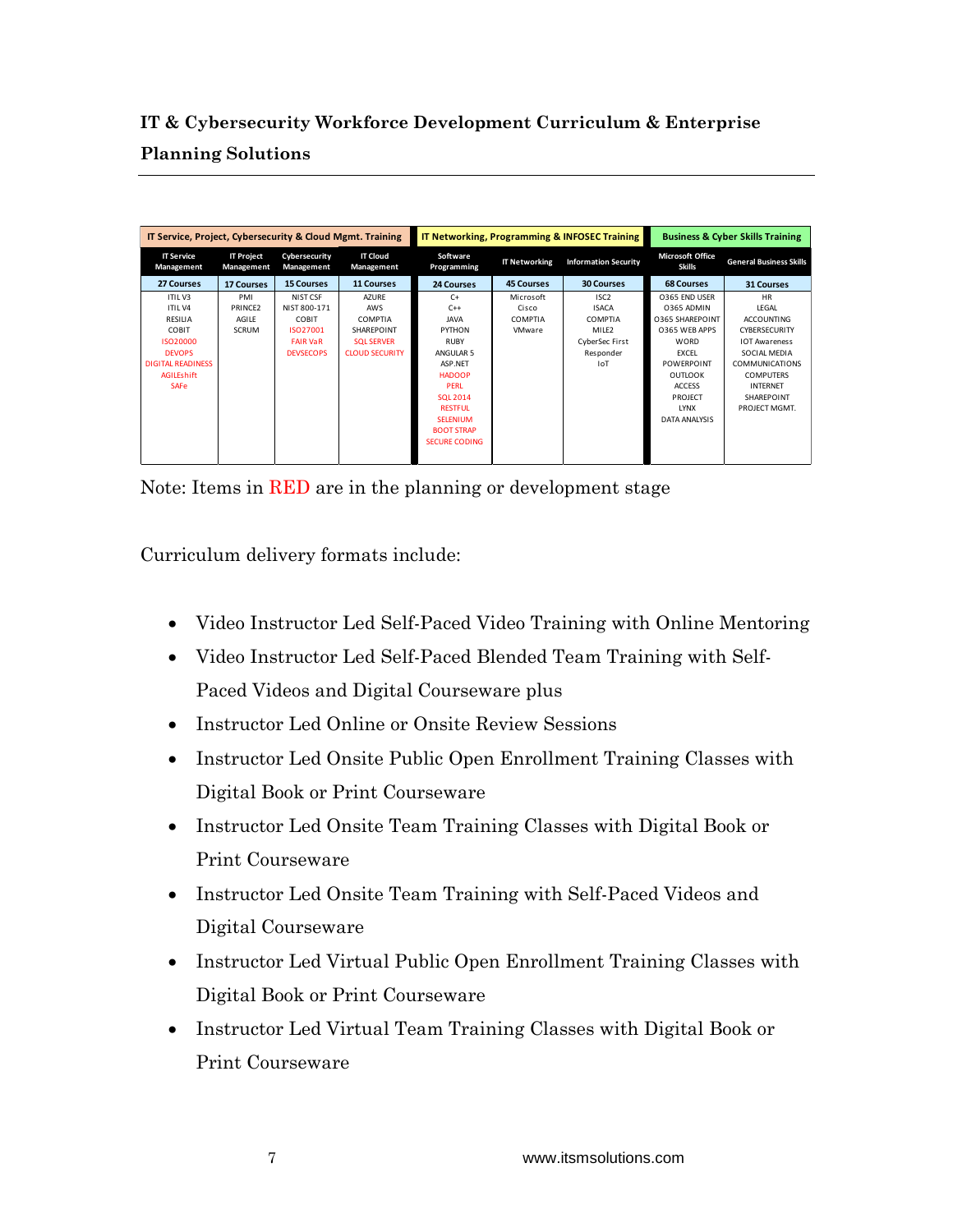# **Curriculum & Enterprise Training Program Benefits Include:**

- NIST National Initiative for Cybersecurity Education (NICE) focused
- Accredited, White Label, Print, Digital Book and Video Curriculum
- Cyber Range Skills Training Programs and Advisory Services
- 100% Priced Right (no student left behind)
- Role Based Training Curriculum With a focus on Engineering, Operations, Specialty Role & Risk Management professionals
- Client Branded Learning Management System (LMS) for Student Enablement, Mentoring & Reporting Services
- Instructor Led Delivery or Mentoring Sessions can be added to any program
- Instructor Train-the Trainer Sessions delivered online no travel required
- Workforce Planning and Launch Services
- New Curriculum Planning and Development Services

NISTCSF.COM's NICE training curriculum enables students to become Trained, Skilled & Certified in the following IT and Cybersecurity career pathways:

- **Cybersecurity Management** (NIST Cybersecurity Framework, NIST 800-171 etc.)
- **Cyber Resilience Management** (RESILIA)
- **IT Service Management** (ITIL V3, ITIL V4)
- **IT Governance Management** (COBIT5)
- **IT Project Management** (PMP, PRINCE2, SCRUM, AGILE)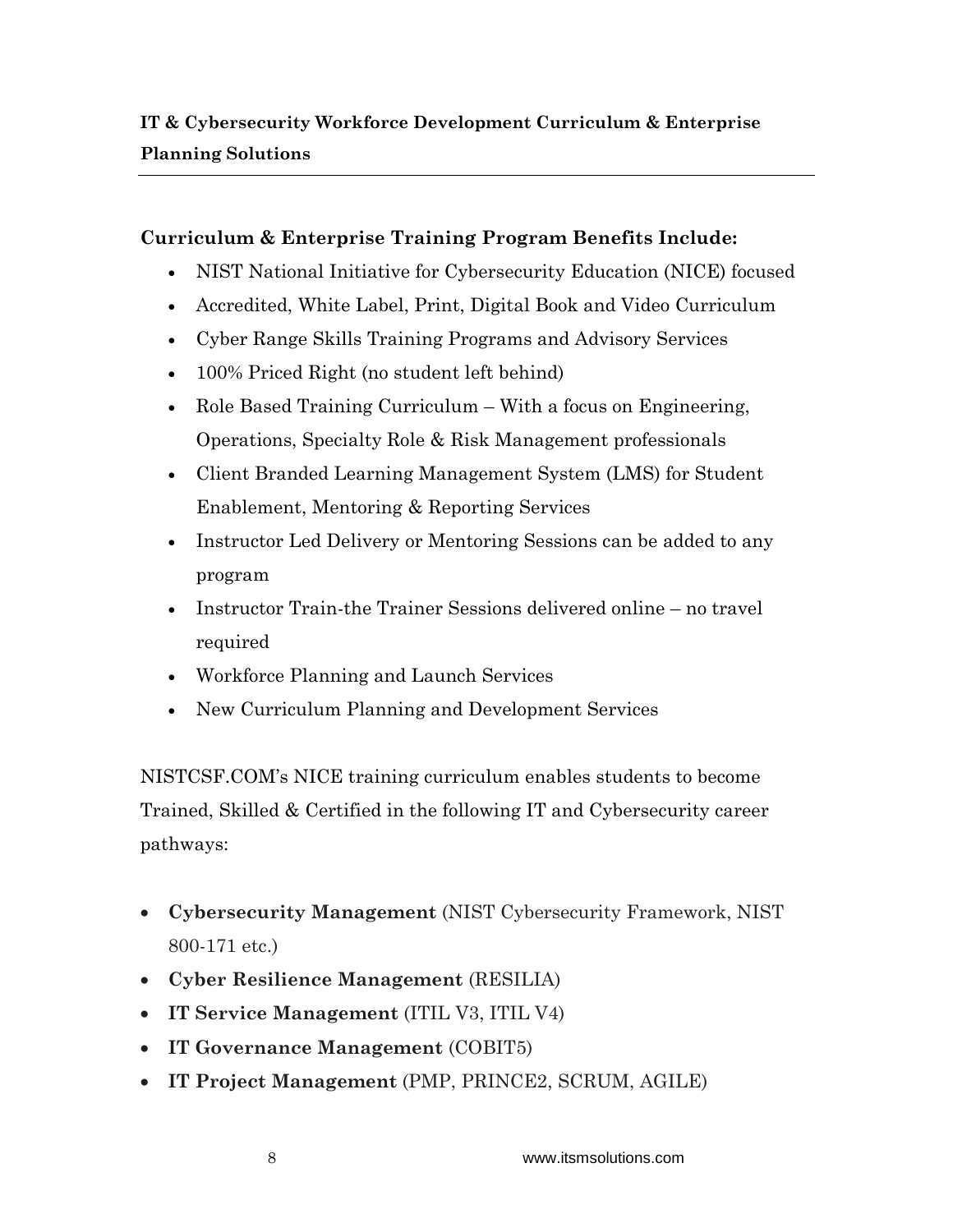# **IT & Cybersecurity Workforce Development Curriculum & Enterprise Planning Solutions**

- **Software & Application Launch Management (DEVOPS & DEVSECOPS**
- **Cloud Management** (AMAZON, AZURE etc.)
- **IoT** (Awareness & Practitioner)
- **Enterprise Digital Transformation Management** (IDT Foundation & Practitioner)
- **Enterprise AGILITY Management** (AGILEshift)
- **Enterprise RISK Management** (FAIR Institute)
- **Cybersecurity Workforce Development** (NICE Cybersecurity Workforce Framework)
- **Cloud Security** (Cloud Security Alliance)
- **Information Security** (CISSP, CISA, CISM, Security+, Ethical Hacker etc.)
- **Secure Coding** (Software & Application Development)
- **Software Development** (C+, C++, JAVA, PYTHON, RUBY, ANGULAR 5, ASP.NET etc.)
- **Network Engineering** (Microsoft, Cisco, CompTIA & VMware)
- **Microsoft Office** (Office 365, SKYPE, Lynx, Word, PowerPoint, Excel etc.)
- **Business Skills** (Communication Skills, Social Media, Accounting, Legal, HR etc.)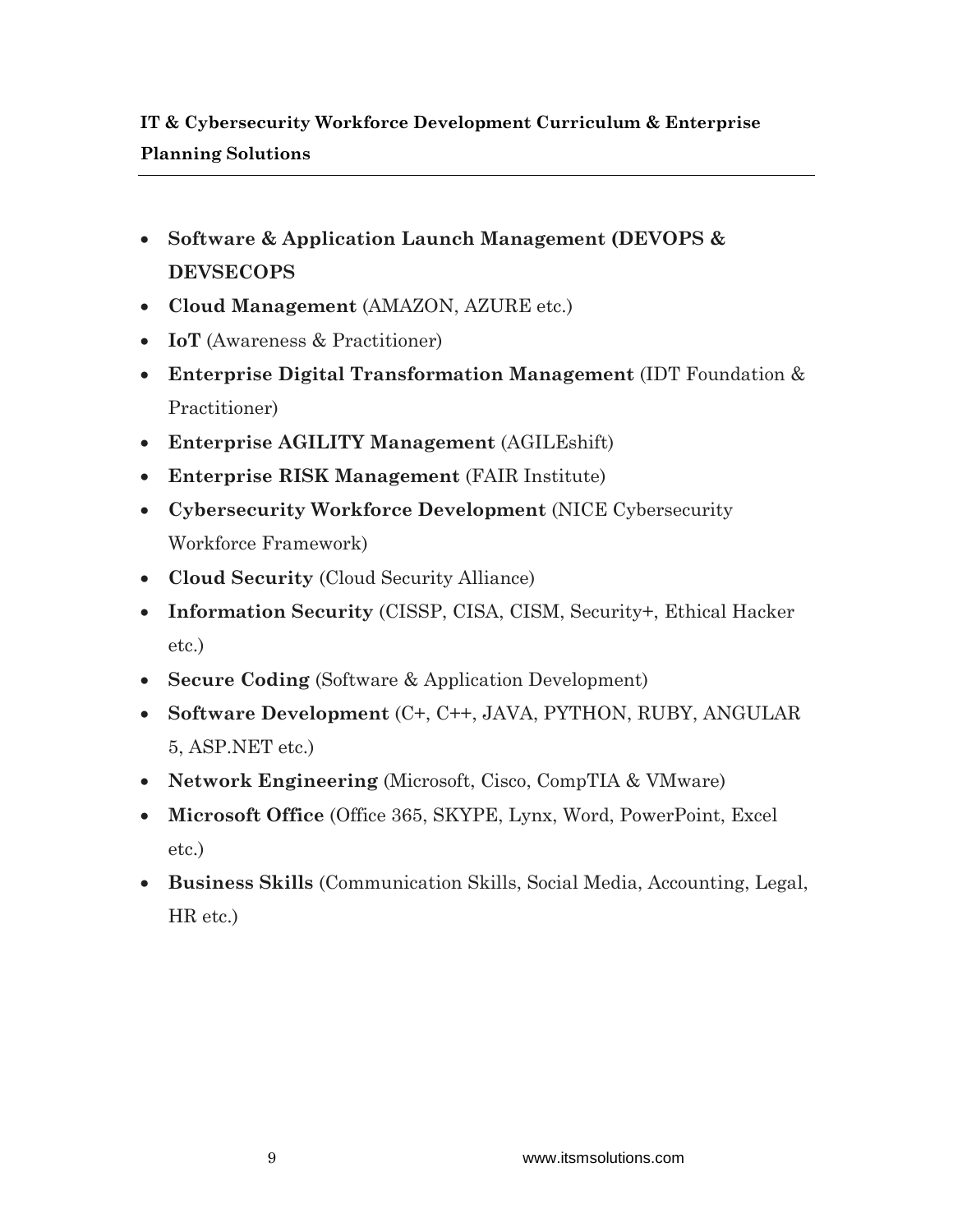## *Enterprise IT & NIST Cybersecurity Workforce Training Program*

The enterprise training and mentoring program provides guidance on how to profile the knowledge and skills of an enterprise IT & Cybersecurity workforce and then map that profile to the role-based training programs necessary to create a workforce capable of identifying, protecting, detecting, responding and recovering from cyber-attacks.

This easy to use model helps organizations get the right training to the right person at the right time by identifying and justifying anticipated IT & Cybersecurity training needs. The NISTCSF.COM assessment and mentoring program ensures a successful outcome for both the student and employer.

### **Disney**

Getting widespread adoption of a new method or way of working in such a large organization is no mean feat. 'With over 700 domestic IT cast, we simply can't adopt large-scale change overnight,' he explains. 'Where I talk about best practice and ITIL integration, at the start of the process, the staff only know how we do business. They are unaware of both ITIL and our interest in it. The first step is to make them part of Disney's ITIL® Journey.

[Click here](https://nistcsf.com/wp-content/uploads/2015/01/Disney-s-ITIL-Journey-Case-Study.pdf) to learn more about the enterprise program we built for Disney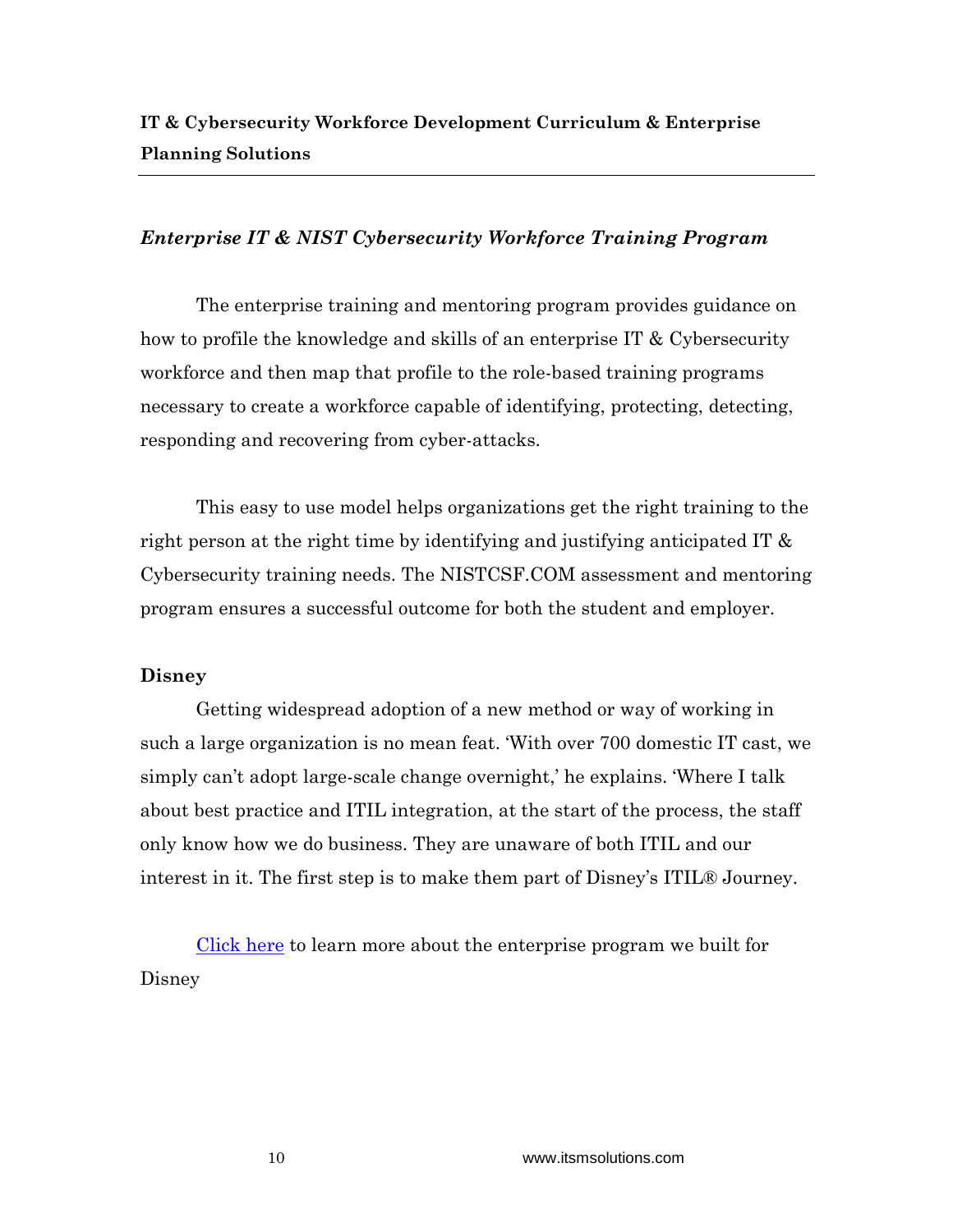# **Internal Revenue Service (IRS)**

Rick Lemieux from itSM Solutions was involved in helping the IRS roll out its ITIL training programme from the beginning. 'ITIL V3's focus on continual service improvement and putting the customer first fit well with the IRS's objectives, so we took some time educating the executive teams on the benefits of ITIL V3. This wasn't a hard sell because everyone could see the synergy there, but understanding the fit doesn't mean you can roll it out instantly.

[Click here](https://nistcsf.com/wp-content/uploads/2015/01/Using-ITIL-at-the-IRS-A-business-journey-Case-Study-1.pdf) to learn more about the enterprise program we built for the IRS.

The NISTCSF.COM enterprise training & mentoring program is based on the five pillars listed below:

| <b>Organization Role</b>                                                            | <b>Objective</b>                                                                                                                | <b>Training Programs</b>                                                                |  |  |
|-------------------------------------------------------------------------------------|---------------------------------------------------------------------------------------------------------------------------------|-----------------------------------------------------------------------------------------|--|--|
| CEO, CFO, CIO, CISO CRO,<br>CCO, PMO Director, SMO<br>Director, Governance Director | To help the executive<br>team understand the<br>benefits associated<br>with operationalizing a<br>IT & Cybersecurity<br>program | Executive Overview<br><b>Executive Simulations</b><br><b>Digital Readiness Training</b> |  |  |

*Phase 1 – Executive Team Training*

**IT & NIST Cybersecurity** executive training programs are designed to help the executive team: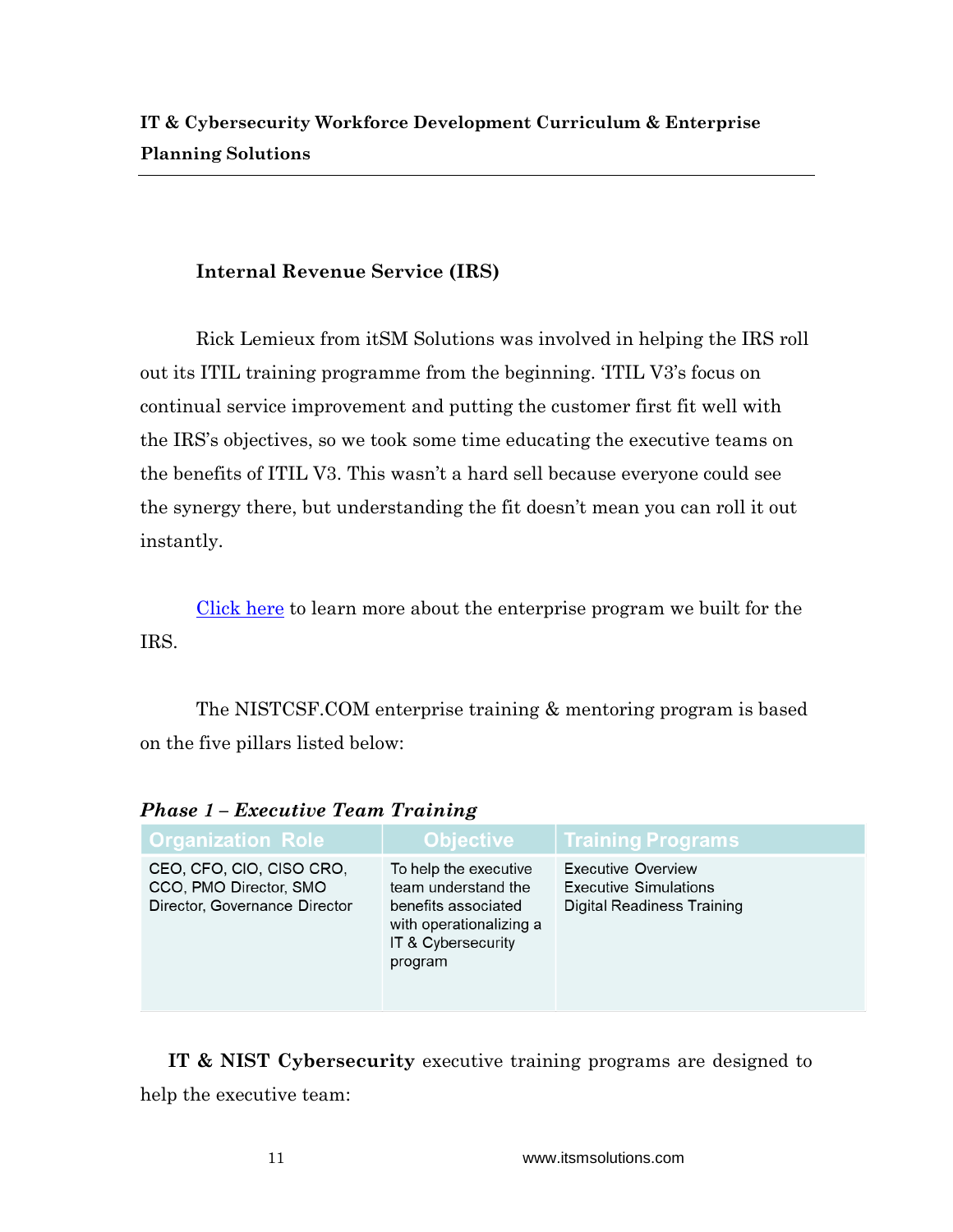# **IT & Cybersecurity Workforce Development Curriculum & Enterprise Planning Solutions**

- **Understand** the benefits of adopting an IT & Cybersecurity best practice program
- **Understand** the value of Organization Digital Readiness
- **Secure** funding for the IT & Cybersecurity program
- **Select** a leadership team to drive and continually improve the IT & Cybersecurity program

| <b>Organization Role</b>                                                                                     | <b>Objective</b>                                                                                                       | <b>Training Programs</b>                                                                                                                                                                                                                                                                |
|--------------------------------------------------------------------------------------------------------------|------------------------------------------------------------------------------------------------------------------------|-----------------------------------------------------------------------------------------------------------------------------------------------------------------------------------------------------------------------------------------------------------------------------------------|
| Practice Owners, Service<br>Owners, Change Mgrs.<br>Operation Mgrs.<br>CSI Mgrs.<br><b>Business Analysts</b> | To help the leadership team acquire<br>the knowledge and skills to develop<br>an actionable IT & Cybersecurity<br>plan | Assessment Training<br><b>NCSF Assessment Training</b><br><b>Digital Readiness Training</b><br>Planning to Change Workshop<br>Internet of Things Training<br><b>ITIL® Training</b><br><b>RESILIA Training</b><br>Prince 2 Training<br><b>NIST Cybersecurity Training</b><br>Simulations |

*Phase 2 – Program Leadership Team Training*

**IT & NIST Cybersecurity** leadership training programs are designed to help the leadership team acquire a systemic structure for thinking and planning and the skills to:

- **Become** thought leaders for the IT & Cybersecurity program
- **Understand** the value of Digital Readiness
- **Perform the Assessment** to identify and document IT & Cybersecurity Gaps
- **Organize and Condition** the enterprise for IT & Cybersecurity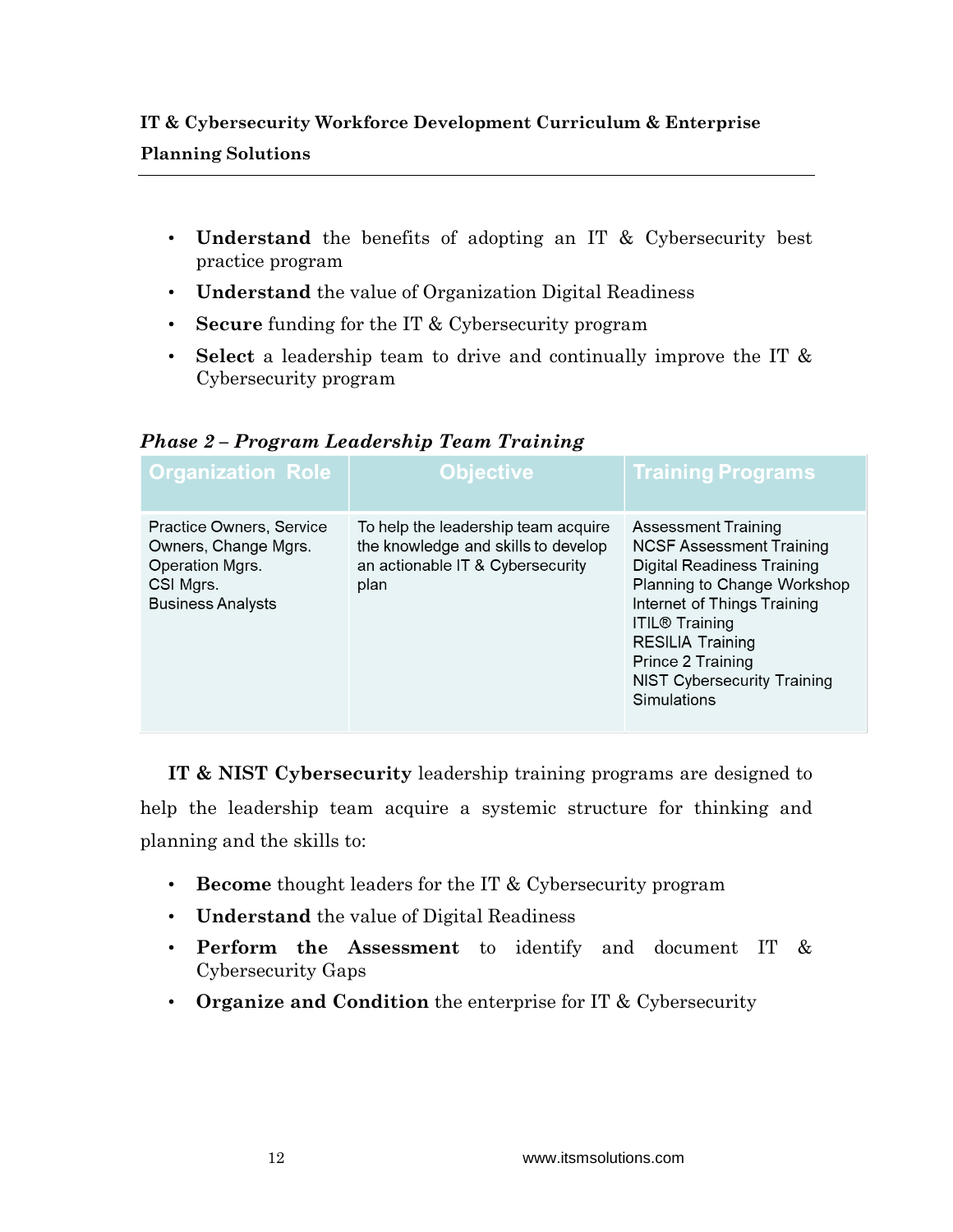**IT & Cybersecurity Workforce Development Curriculum & Enterprise Planning Solutions**

| 1 IVWUV V<br>$\mu$ and $\mu$ and $\mu$ and $\mu$ and $\mu$ and $\mu$ and $\mu$ and $\mu$ and $\mu$ and $\mu$ |                                                                                                                                       |                                                        |  |  |
|--------------------------------------------------------------------------------------------------------------|---------------------------------------------------------------------------------------------------------------------------------------|--------------------------------------------------------|--|--|
| <b>Organization Role</b>                                                                                     | <b>Objective</b>                                                                                                                      | <b>Training Program</b>                                |  |  |
| All IT staff, senior<br>leadership, stakeholders<br>and supply chain partners                                | To help condition the enterprise for IT<br>& Cybersecurity change through a<br>series of online awareness and<br>simulation trainings | Awareness<br>Simulations<br>Digital Readiness Training |  |  |

*Phase 3 – Enterprise Awareness & Readiness Training*

**IT & NIST Cybersecurity** enterprise training programs enable business

stakeholders and supply chain partners to:

- **Understand** the IT & Cybersecurity program and its value to the organization in terms of improving the quality, risk and security of an enterprise digital service portfolio
- **Understand** the value of Digital Readiness

| <b>Organization Role</b>                                                                                                                                                                                                                                                          | <b>Objective</b>                                                                                                                                                      | <b>Training Programs</b>                                                                                                                                                                                                                                                                                               |
|-----------------------------------------------------------------------------------------------------------------------------------------------------------------------------------------------------------------------------------------------------------------------------------|-----------------------------------------------------------------------------------------------------------------------------------------------------------------------|------------------------------------------------------------------------------------------------------------------------------------------------------------------------------------------------------------------------------------------------------------------------------------------------------------------------|
| 1st Line Mgrs.<br><b>Practice &amp; Service Owners</b><br>Architects & Strategists<br>Operation & System, Analysts<br><b>Business &amp; Quality Analysts</b><br>Program & Project Managers<br>Operation & Change Mgrs.<br>Service Level & CSI Mgrs.<br><b>Tool Administrators</b> | To provide the IT &<br>Cybersecurity practitioners the<br>knowledge and skills to plan,<br>design, implement, operate<br>and improve a IT &<br>Cybersecurity program. | <b>NIST Cybersecurity Framework Training</b><br>NIST Cybersecurity Employee Training<br>NICE Cybersecurity Workforce Trainings<br>Internet of Things Training<br><b>ITIL Trainings</b><br><b>RESILIA Trainings</b><br>Prince 2 Trainings<br>ISO 27001 Training<br><b>Cobit Training</b><br><b>Simulation Trainings</b> |

*Phase 4 – Practitioner Training*

**IT & NIST Cybersecurity** training programs enable the IT and Cybersecurity organizations to acquire the knowledge, skills and abilities to: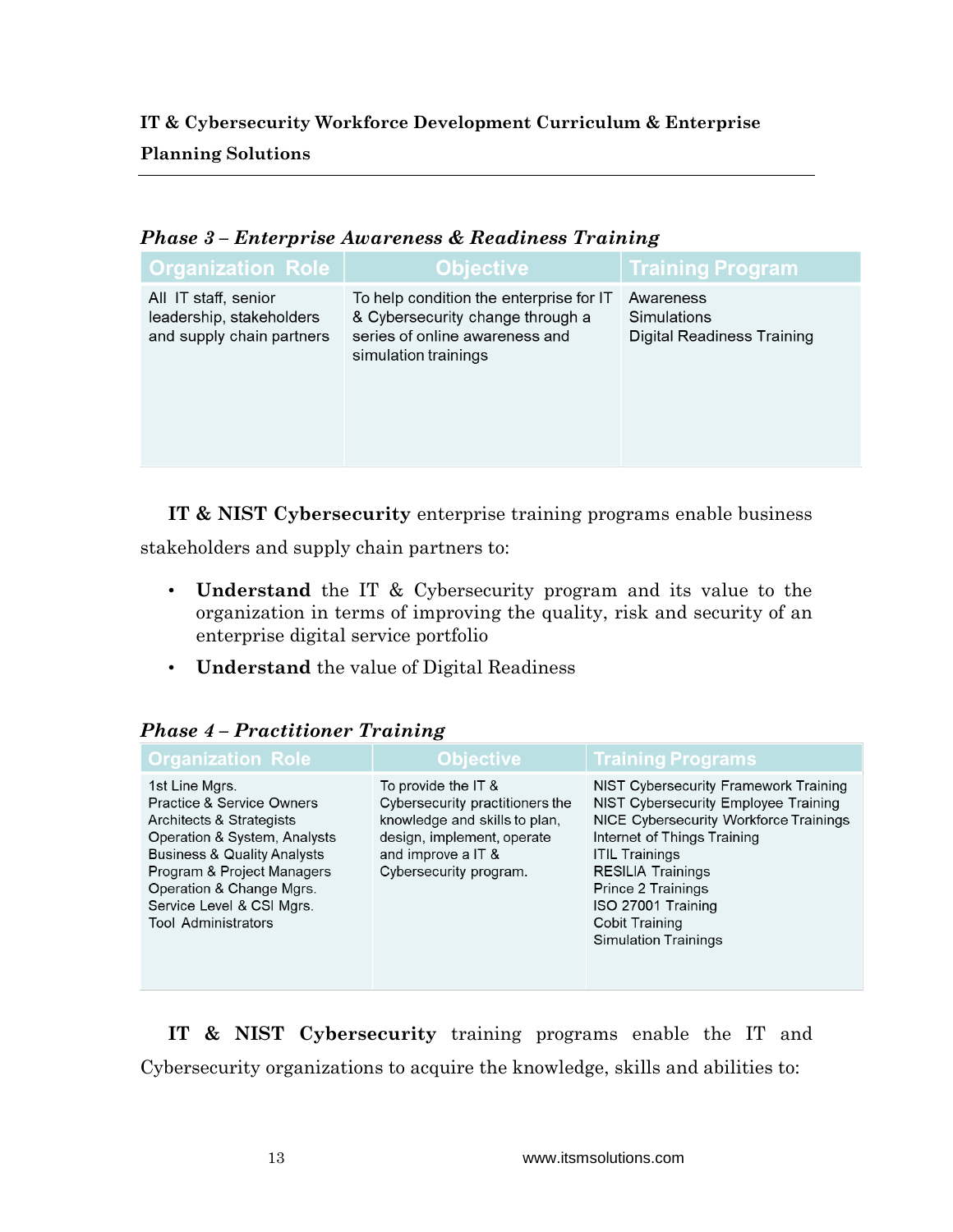# **IT & Cybersecurity Workforce Development Curriculum & Enterprise Planning Solutions**

• **Plan, Design, Implement, Operate and Improve** an IT & Cybersecurity program

| <b>Organization Role</b> | <b>Objective</b>                                                                                                                                         | <b>Activities</b>                                                                                                                                    |
|--------------------------|----------------------------------------------------------------------------------------------------------------------------------------------------------|------------------------------------------------------------------------------------------------------------------------------------------------------|
| <b>HR Manager</b>        | To establish HR policies and<br>procedures for training new<br>employees and a career pathway for<br>existing employees practicing IT &<br>Cybersecurity | Setup both eLearning and role-<br>based Blended Learning IT &<br>Cybersecurity best practice<br>training solutions for new and<br>existing employees |

# *Phase 5 – HR Policy & Procedure Training*

**IT & NIST Cybersecurity** HR training programs enable HR departments to:

- **Establish** policies and procedures for training new employees
- **Identify** career pathways for existing IT & Cybersecurity practitioners.

# *NISTCSF.COM Curriculum* **Consortium Partners**

The following companies have come together to provide the operational infrastructure to support the NICE curriculum consortium.

# **Reseller Partners**

NISTCSF.COM has partnered with academic and private institutions to deliver the NISTCSF.COM assessment and workforce development programs. Inaugural partners include New Horizons Computer Learning Centers, LRS Education Services, University of West Florida, Bryant University, GRC Sphere and Babbage Simmel.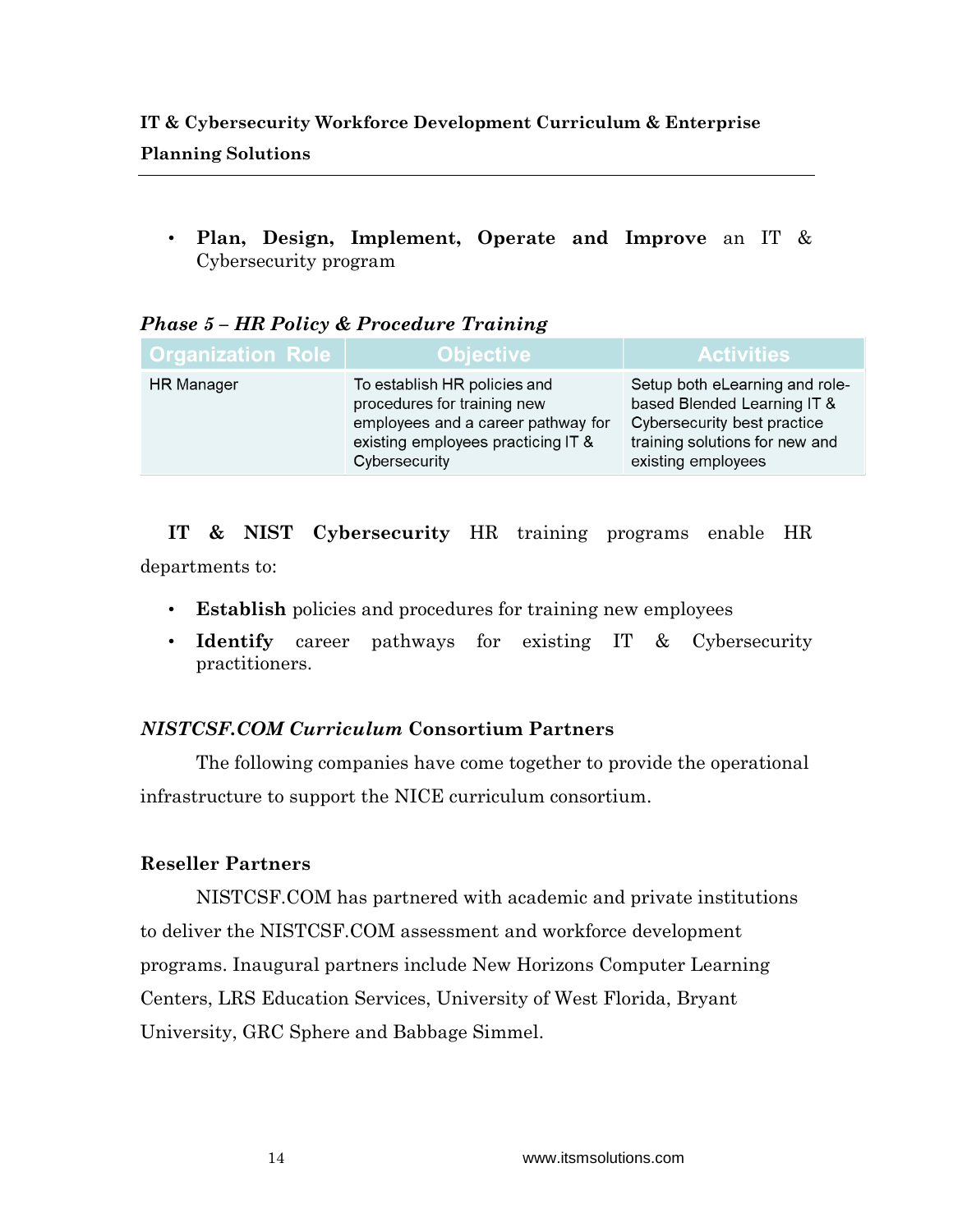## **Print and Digital Book Distribution**

NISTCSF.COM has partnered with Arvato Training & Education Services a global eCommerce platform an integrated eReader application which delivers print and digital book versions of the NISTCSF.COM curricula to students anywhere in the world. Arvato is currently the exclusive delivery partner for Microsoft training and consulting education solutions worldwide.

# **Platform Partners**

NISTCSF.COM has partnered with leading Assessment, Learning Management and Simulation platform companies to deliver affordable training solutions for today's cyber enterprise. Inaugural partners include Career Academy and CyberSaint.

# **Authoring Partners**

NISTCSF.COM's inaugural program NIST Cybersecurity Framework – Controls Factory Model™ (NCSF-CFM), was built in partnership with UMass Lowell (UML) a NSA/DHS National Center of Academic Excellence in Cyber Defense Research (CAE-R). NISTCSF.COM has since formed strategic partnerships with Axelos creator of the ITIL®, RESILIA® and PRINCE2 frameworks & methodologies, ISACA creator of the COBIT framework, The Institute for Digital Transformation creator of the Digital Enterprise Readiness Framework (DERF) and other academic and private industry partners to build out the rest of the NISTCSF.COM portfolio.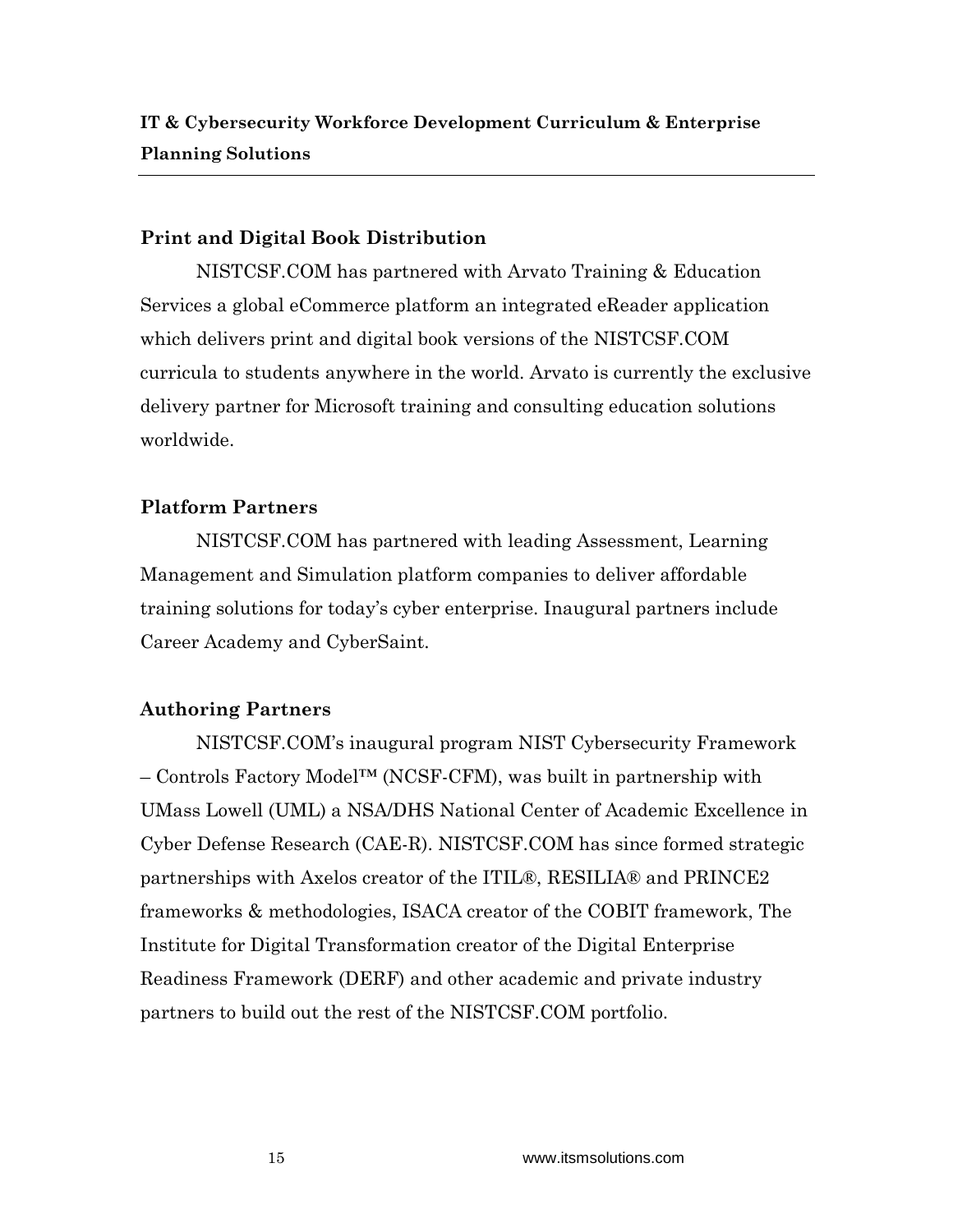## **Publishing Partners**

NISTCSF.COM has partnered with itSM Solutions to create assessment, remediation, certification and simulation training solutions for today's cyber enterprise

## **Accreditation Partners**

NISTCSF.COM has partnered with APMG for content accreditation and exam delivery services.

## *Summary*

Three things are certain: first, digital services are now at the center of most businesses; second, business is a moving target, third organizations are under attack from those trying to steal the information companies rely on for daily business operations and revenue.

The itSM Solutions NICE role-based training curriculum and training & mentoring program enables enterprises of any size to create a workforce capable of identifying, protecting, detecting, responding and recovering from cyber-attacks.